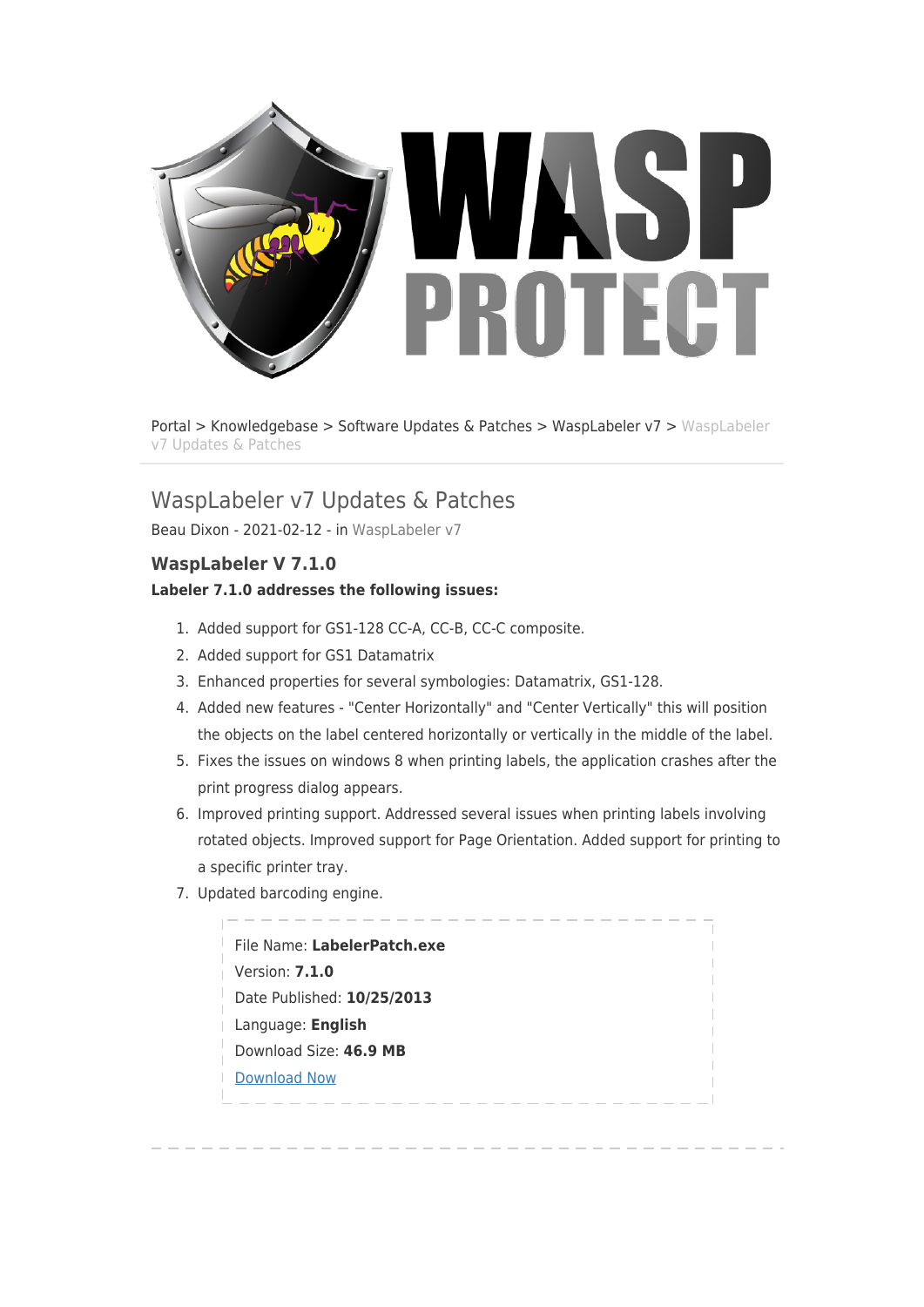# **WaspLabeler V 7.0.2**

#### **Labeler 7.0.2 addresses the following issues:**

- 1. Improved printing and print layout support.
- 2. Fixed several issues and enhanced QuickBooks connectivity. (From Date, To Date, Max Rows for transaction filtering).
- 3. Added support for barcode caption for the following symbologies: UPC-A/UPC- #/ISBN/EAN JAN8/EAN JAN 13
- 4. Fixed label conversion issues, when converting labels from Labeler V6 version.

### **WaspLabeler V 6.0.10**

#### **Labeler v 6.0.10 addresses the following issues:**

- 1. Fixed the error message:
	- "System Error 401 Can't show non-modal form when modal form is displayed (WASPLAB) [Details: frmChild::Form\_Activate()]"
- 2. Improved user interface ruler indicators when designing labels.
- 3. Improvements in ODBC connections and data formatting.

| File Name: Labelerv6.exe   |  |
|----------------------------|--|
| Version: 6.0.10            |  |
| Date Published: 11/24/2009 |  |
| Language: English          |  |
| Download Size: 33.9 MB     |  |
| Download Now               |  |
|                            |  |

## **LABELER V 6.0.9**

#### **Labeler 6.0.9 addresses the following issues:**

- 1. Fixed the Print and Print Preview displaying data from other columns than the mapped columns in the label.
- 2. In some cases Print/Print Preview will display an error message regarding incorrect columns.

# **LABELER V 6.0.8**

#### **Labeler 6.0.8 addresses the following issues:**

- 1. ZPL and EPL printers now show in the printer list.
- 2. Fixed printer settings rounding issue. This will help really small tags or tags with small decimal portions to not drift when printing.